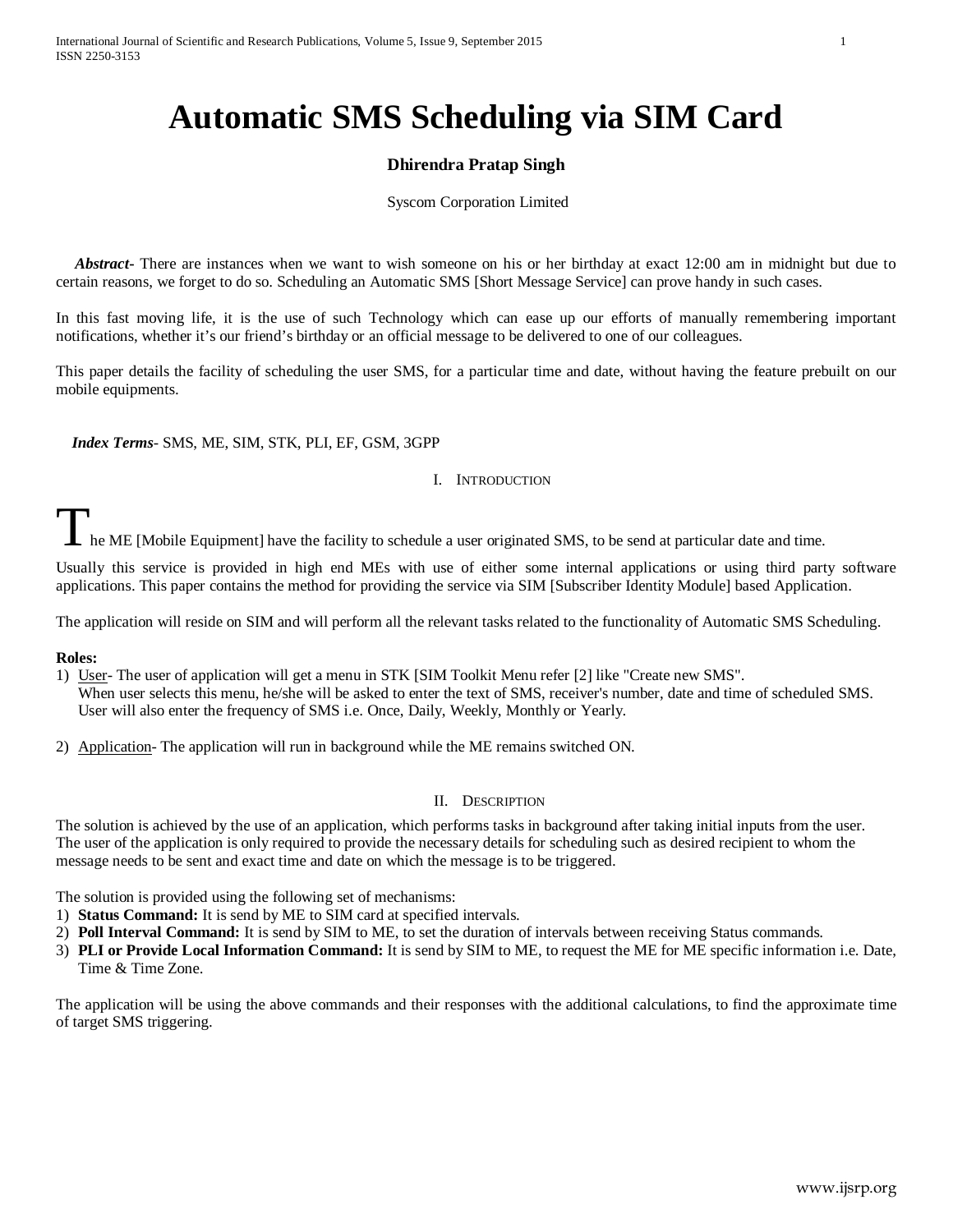#### III. PROCEDURE

The method for calculating the time and date is defined below:

- 1) SIM card will send 2 commands to ME, whenever the ME is switched ON. These are:
	- a. Poll Interval Command: It will be send with default value, as defined in [2] i.e. 30 seconds.
	- b. PLI command with qualifier value 03 for requesting Date, Time and Time Zone values from ME.
- 2) On the basis of response from above commands, the Application will calculate 2 things:
	- a. The remaining time of reaching 12:00 AM of next day.
	- b. Checking and extracting the information of Scheduled SMS that has to be sent before next day's Midnight (12 AM).
- 3) After the above steps, Application will perform some calculations, for extracting the number of Status commands, which are to be received from ME, for:
	- a. Reaching midnight time
	- b. Reaching the scheduled time of any scheduled SMS
- 4) After reaching the scheduled SMS time by receiving required number of Status commands from ME, application will prepare and send the Scheduled SMS to required recipient automatically and also will also set the next occurrence of the Scheduled SMS, as per the frequency selected by User at the time of scheduling the SMS.
- 5) After reaching the midnight time by receiving required number of Status commands from ME, as explained above, the application will send the PLI command with qualifier value 03, extracting the values for calculations, as defined in STEP 2.
- 6) The application will use a proprietary EF [Elementary File], which will store the SMS data and other required information for scheduling the SMS.

# IV. CONCLUSION

The mentioned Application will have following benefits:

- 1) Messages that are scheduled are not ME dependent. User can switch phones with all its Scheduled SMS through SIM card which means user just have to switch the SIM card to new or other handset.
- 2) The application will be working in background and will not affect the other functionalities of normal GSM [Global System for Mobile Communications] operations.
- 3) The application is fully compliant with 3GPP [3<sup>rd</sup> Generation Partnership Project] norms.
- 4) The application requires normal working procedure which means it does not requires enhanced proactive commands and envelops which vary from ME to ME.

# V. LIMITATIONS

As the application will reside and work at SIM card's end, so there are certain limitations which are:

- 1) Exact time value cannot be received from ME, as it will require the duration of time interval as permitted by [1]. So there can be delay of + or - 30 seconds in sending SMS.
- 2) As the application works on receiving the Status commands and their duration, any other application, modifying the time interval of Status command, will have affect on the Application.
- 3) It is on the discretion of ME to receive, reject or negotiate the requested time duration in Poll Interval command.
- 4) If the mobile is found switched off during any time on which Scheduled SMS was to be triggered, the message will not be delivered later on when the mobile is switched ON.